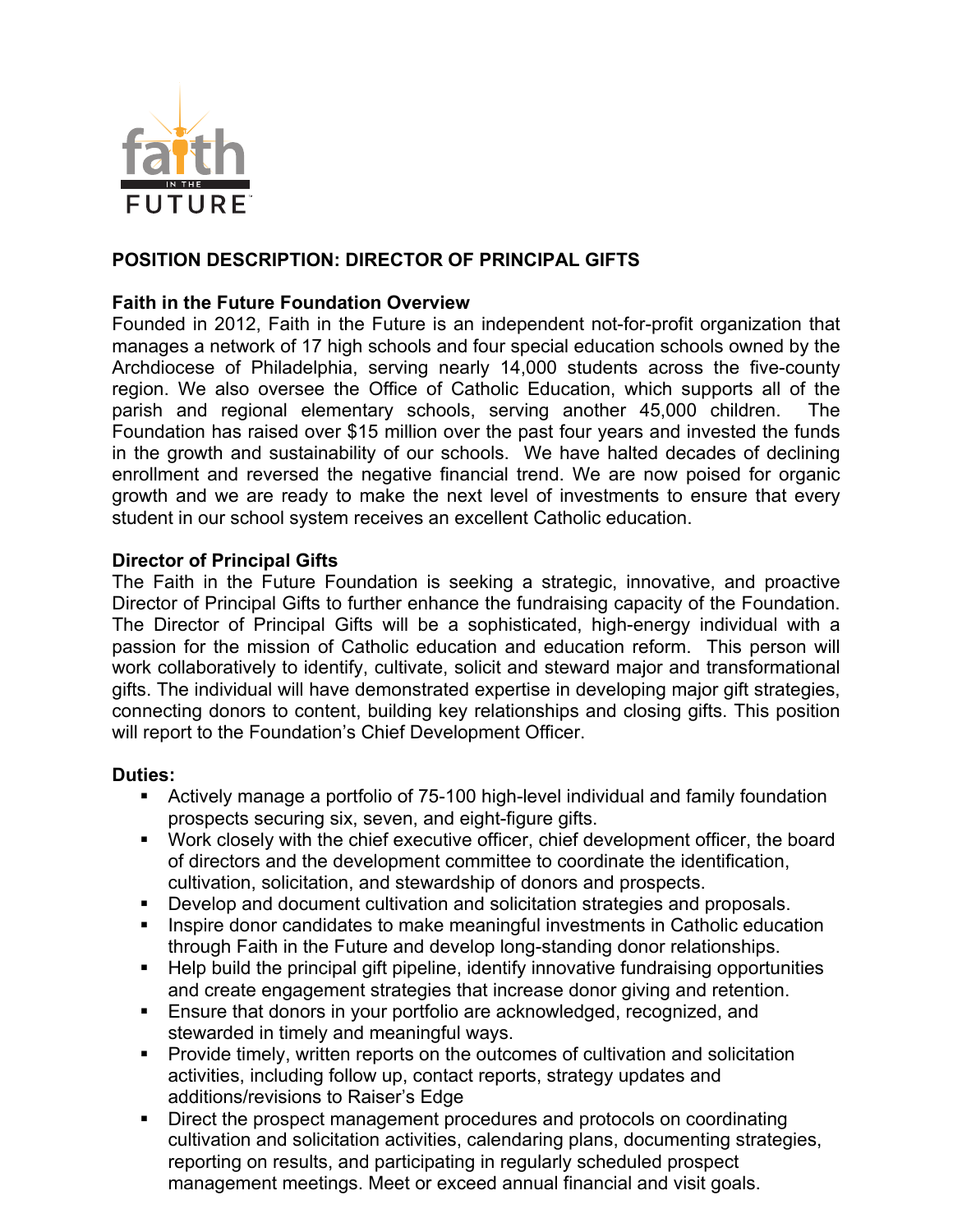- Travel extensively around the Archdiocese and occasionally outside the region participating in major gift prospect and donor related activities such as cultivation events and face-to-face visits.
- Perform other duties as assigned by the Chief Development Officer.

# **Required knowledge, skills, and abilities**:

- The ideal candidate will possess a strong affinity for Catholic education with the ability to serve as a compelling ambassador for the Faith in the Future Foundation. Proficiency and natural ability to take the complex subject matter and inspire funding.
- Ability to work independently and as a member of a team with a small but dedicated group of professionals in a startup environment
- Experience in and commitment to using computer-based donor relationship management systems (e.g., Raiser's Edge) in support of fundraising efforts.
- Personal characteristics associated with successful fundraising professionals, including a vigorous work ethic, sound judgment, impeccable integrity, demonstrated initiative, appropriate professional appearance, intellectual curiosity, personal and professional stamina, and the temperament to work effectively and productively with colleagues, donors, volunteers, etc.
- Excellent interpersonal skills, including the ability to communicate effectively and concisely (both in writing and orally) with multiple audiences; listens as well as gives advice; and respects others.
- Strong planning and organizational skills.
- § A positive, enthusiastic attitude and proven success as a strong, diplomatic and collegial colleague
- Demonstrated ability to manage multiple projects and deadlines
- A broad knowledge of industry best practices, standard operating procedures, and new approaches to philanthropic giving

# **Preferred education and experience**:

- Bachelor's degree required; advanced degree and/or record of continuing professional development preferred
- Eight years of demonstrated success in personally: building philanthropic relationships with high-net worth individuals; working closely and productively with volunteer and senior staff leadership; and identifying, cultivating, soliciting and closing leadership gifts
- A proven track record of developing successful individual fundraising strategies that expand the base, grow revenue, and strengthen existing donor relationships.
- Experience personally cultivating, soliciting, and stewarding gifts at the six-, seven-, and eight-figure level
- Experience managing a portfolio, working with donors and donor candidates and securing principal gifts.
- Demonstrated analytical and strategic fundraising skills with the ability to recognize short- and long- term opportunities.
- **Extensive experience working closely and naturally with senior leaders, high**level volunteers, and high-net-worth individuals
- § Excellent donor, prospect, volunteer and board communications/relations skills
- § Ability to work independently and within a team environment.

Candidates interested in the Director of Principal Gifts position at **Faith in the Future Foundation** should send a cover letter describing their experiences, resume and salary requirements Jim Friend, Chief Development Officer, 550 American Avenue, Suite 300,